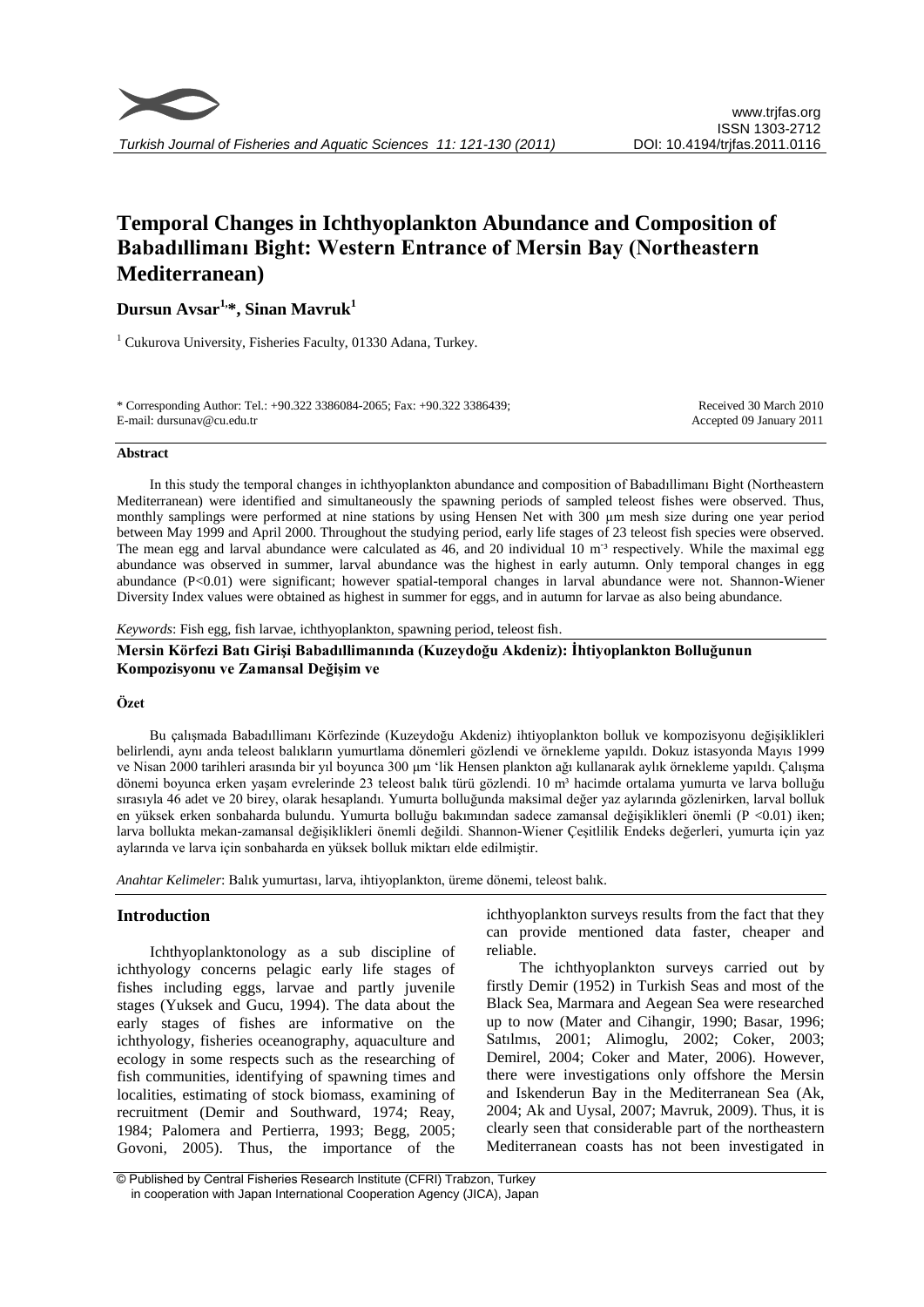respect of ichthyoplankton surveys yet. So Babadıllimanı Bight, the research area, is one of the mentioned uninvestigated areas located on the central Anatolian coasts of Mediterranean.

The coastal structure of Babadıllimanı Bight resembles typical Eastern Mediterranean type, with narrow continental shelf, straight hills on the shore and consequently rocky habitats in the coast (Miller, 1983; Avsar, 1999). The current characteristics are under the influence of west ward Asian Minor Current consisting some anticyclonic gyres, filaments and jets. So, mentioned current system exhibits some variations with time, depending on the changing regime of the Asian Minor Current (Ozsoy *et al*., 1989, 1991, 1993). Temperature and salinity of the studying area are high as also being in whole Levant Basin of the Mediterranean, (Miller, 1983). The ichthyofaunal structure is characterized by mostly Atlanto-Mediterranean and Indo-Pacific (Lessepsian) fishes, is also similar to that of whole Levant. As the clearly known, the fisheries income of the region is low, and this scarcity is explained mainly by narrow continental shelf and low nutrient concentration due to the absence of considerable river discharges (Ben-Tuvia, 1983). Therefore, the aim of this study is to clarify the temporal changes on the ichthyoplanktonic structure and related environmental parameters of the Babadıllimanı Bight for the first time. Besides, spawning periods of some teleost fishes have been investigated and Babadıllimanı Bight has been examined as a spawning area for fishes.

## **Material and Methods**

This study was carried out by monthly intervals in between of May 1999-April 2000, at 9 stations that were localized in the area bordered 36°09'37″N-36°05'47″N and 33°25'51″E-33º32'39″E. However the samplings were performed at horizontal tows, the stations were clustered by considering depth contour intervals so that the environmental and ichthyofaunal changes depending on depth could be observed. Thus, five stations were chosen from coast to 50 m and three stations 50-100 m while only one station was selected at higher depth than 100 m (Figure 1). The reason of this heterogeneous clustering of the stations at different depth contour intervals was explained by reducing of variations in the ecological conditions by remaining horizontal distance from shore (Kocatas, 2003).

The sampling was performed horizontally at a vessel speed of 1.5-2 knots by using Hensen Net with 300 µm mesh size. The frame diameters of Hensen Net were 70 cm at the front and 120 cm at the behind. Flowmeter had been calibrated and was used while sampling so that straining water could be determined. The samples were fixed with %4 buffered formaldehyde solution and then the species were identified in laboratory. The quantities and percentages as individually of each species in the unit volume (ind/10m<sup>3</sup>) had been determined. Mean quantities of each species sampled from the same depth range were calculated.

Temperature  $(T^{\circ}C)$  and salinity (‰S) were measured by using a YSI 6600 model CTD and Secchi Depth (SD) were measured by using a Secchi Disc at each stations and mean values of same depth range were also calculated. The spatial and temporal changes of environmental parameters was tested by performing a two way ANOVA and significant variations were determined by Duncan Test (Elbek *et al*., 2006). Confidence intervals (%95) of each of the parameters were calculated.

The spawning period of each fish species was determined by using temporal modes of abundance. Mean abundance of total ichthyoplankton and



**Figure 1.** Studying area and the location of sampling stations.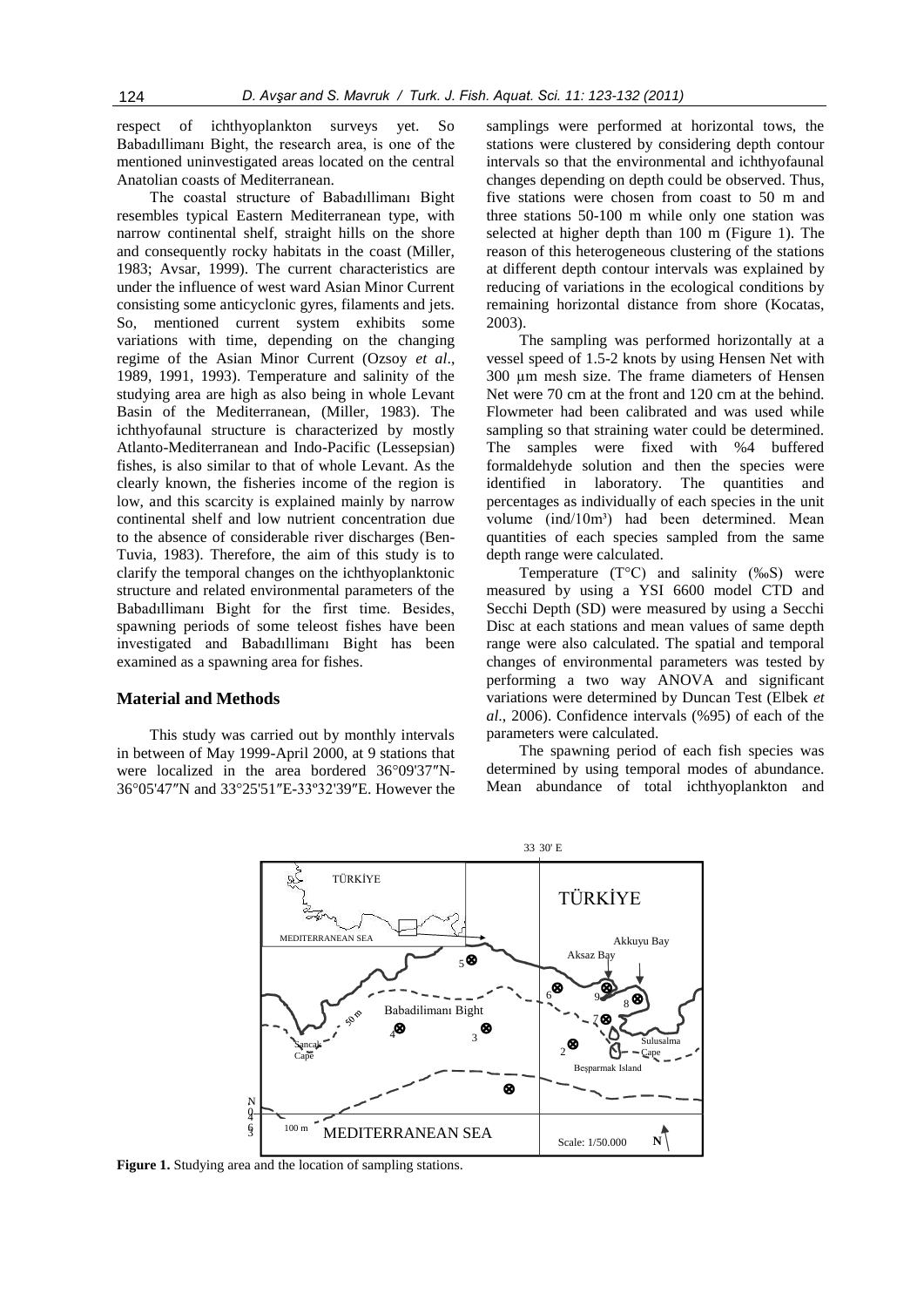standard deviations were calculated for each month and depth contours. The spatio-temporal changes in the egg and larval abundance were also tested by nonparametric Friedman Test (Gamgam and Altunkaynak, 2008). In the analysis, temporal scale was blocked by depth contours. The statistical considerations were performed with Minitab Statistical Software.

Shannon-Wiener Diversity Index (S-WSI) and its evenness component, Pielou's Evenness Index (PEI) were calculated with ln based equation for each month and station by using Primer V5 Program so that the diversity and evenness could be estimated and comparable data could be provided (Postel *et al*., 2000).

Bray-Curtis Similarity Index (B-CSI) was calculated from the square root transformed data so that the importance of the highly abundant species could be down-weighted. Hierarchical agglomerative clustering with group average linking based on Bray-Curtis similarity index was applied by using Primer V5 Program, so the natural groupings of samples were estimated (Clarke and Warwick, 2001).

#### **Results**

#### **Hydrological Conditions**

Monthly variations of temperature (T°C), salinity (‰S) and Secchi Depth (SD) have been shown in Figure 2. Mean annual temperature was 21.77±0.10°C. Spatial variations of the temperature were not significant, whereas the temporal variations were (P<0.01). Mean annual ‰S was 36.26‰±0.14. As the temperature, monthly variations of ‰S also were significant  $(P<0.01)$  and spatial variations were not. Mean annual SD was measured 13.07±0.50m. Unlike to the T°C and ‰S, spatial and temporal variations of SD were found significant  $(P<0.01)$ . So, mean annual SD values of 0-50, 50-100 and  $>100$  m depth contours were  $14.01 \pm 1.73$ ,  $10.03 \pm 1.73$  and  $15.17\pm1.73$  m respectively.

#### **Ichthyoplanktonic Results**

Throughout the studying period, 23 teleost fish species belonging to 18 families were identified. Among them 20 species were found at 0-50 m, 19 50- 100 m and 14 >100 m depth contours. Embryonic and larval stages of 8 species, only embryonic stages of 8 species and only larval stages of 7 species were observed (Appendix 1).

Monthly changes on the mean abundance of eggs and larvae sampled during the studying period were shown in Figure 3. It is clearly seen from Figure 3 that the egg abundance was increasing from March to July and a remarkable decrease occurred from July to September. Besides, considerable variations were not observed during the autumn and winter months. The mean abundance of eggs sampled throughout the studying period was  $46\pm 45$  eggs/10 m<sup>3</sup> (Mean $\pm$ STD). The minimum abundance was determined as 4 eggs/10  $m<sup>3</sup>$  in March, whereas the maximum was 128 eggs/10  $m<sup>3</sup>$  in June. When the significance of the egg abundance variations was considered, it is determined that the monthly changes of egg abundance were significant  $(P<0.01)$ , however horizontally changes were not.

The mean abundance of larvae during the studying period was  $20\pm 22$  ind/10 m<sup>3</sup> (Mean $\pm$ STD). The fluctuations of the larvae abundance in spring and summer resembled with the egg abundance, however monthly egg abundance changes were more striking than those of larvae. But contrary to the egg abundance, a drastic increase occurred from August to September, and autumn and winter values fluctuated contrary directions (Figure 3). Unlikely to egg abundance, spatio-temporal larval abundance changes were not significant.

When spawning periods of identified fish species distributed in studying area were considered, early stages of 4, 6, 8 and 5 fish species were detected



**Figure 2.** Temporal variations of salinity, temperature and secchi depth.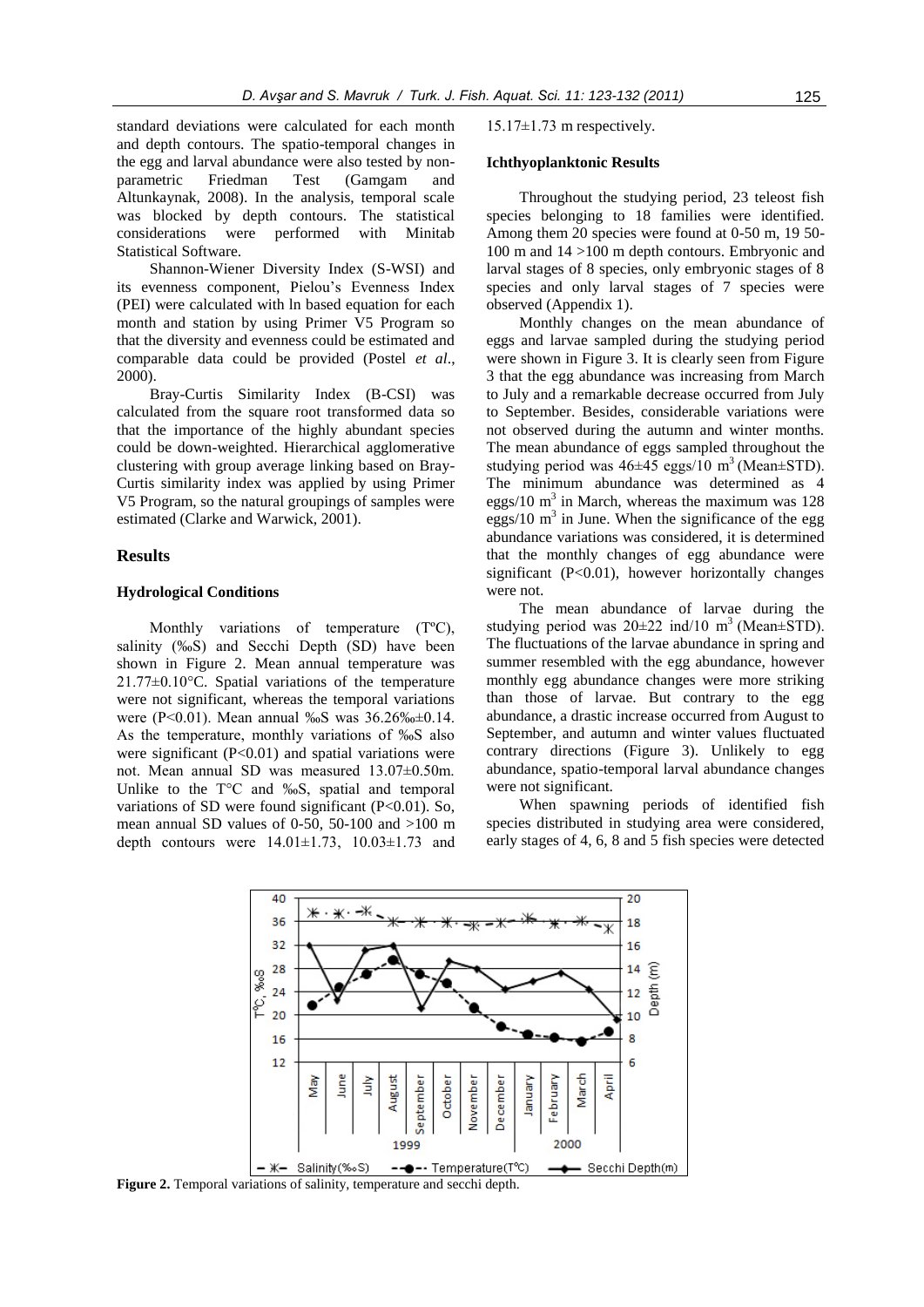

**Figure 3.** Monthly changes on the mean abundance of eggs and larvae identified during the studying period.

in Winter, Spring, Summer and Autumn respectively. The picks of early stage abundance of 5 species occurred more than 1 season (Appendix 1; Table 1).

#### **Spatial and Temporal Changes**

When temporal variations of S-WDI calculated for eggs are considered, it is clearly seen that the index values for winter and summer are higher than those of Spring and Autumn. Maximum species diversity observed in June at 50-100m depth contour, while minimum S-WDI values were observed as 0 for October at >100 m, in March and November at >50m depth contours (Table 2). The reason of observed minimum values was the sampling of eggs of only one species in mentioned months and depth contours except March, 50-100 m. In March, absence of any eggs at the surface of 50-100 m depth range was the reason of existed minimal diversity value.

Unlikely to the egg diversity, S-WDI calculated for larvae were observed highest for autumn. The maximum larval diversity was determined in September at the surface of 50-100 m. The minimum larval diversity values also were observed in different months and depth contour intervals (Table 2). As the egg diversity, the reasons of mentioned minimal values were the absence or presence of only one species' larval stages in the sample (Appendix 1).

As the results of the Bray-Curtis similarity index analyzes applied among the stations and months for identified pelagic eggs, 4 different groups were pointed out (Figure 4). When the results of index were considered for pelagic larval stages, 4 different groups were observed (Figure 5).

# **Discussion**

High temperature and salinity values of Levant Basin were well documented by Ben-Tuvia (1966) and Gucu and Bingel (1994). Thus, throughout the studying period, monthly measured temperature values did not decrease under 15ºC even in the coldest month (March). Summer temperatures were also high

and measurements reached up to 30ºC in the hottest month (August). However the climatic structure is typical sub-tropic type with intense seasonal fluctuations on environmental parameters (Golani, 1998). Variations of the both the salinity and temperature were not significant in horizontal scale, unlikely to the Secchi Depth. Horizontal variations of Secchi Depth were also statistically significant and unexpectedly mean Secchi Depth of 50-100 m contour was lower than that of shore. It is possible to explain this case by considering substrate structure of the Bight. So, substrate of the Bight is mainly formed by rocks and it may prevent the turbidity even when mixing occurs as a result of various factors.

When abundance fluctuations of total ichthyoplankton were considered, only temporal changes of total egg abundance were significant (P<0.01), however spatio-temporal changes of larval abundance were not. The clearly observed higher egg abundance in Spring and Summer months indicated a community structure mainly formed by Spring and Summer spawners.

The importance of coastal ecosystem as spawning and nursery grounds for many fish species was well documented (Koutrakis *et al*., 2004; Azeiteiro *et al*., 2006). In this respect it might be expected that egg and larval abundance should increase with decreasing depth, however a significant relation between depth and ichthyoplankton abundance could not be observed in this study. This result arisen from narrow continental shelf structure of considered area. Thus, the sudden depth increasing did not reflect the ichthyoplankton abundance in parallel with environmental parameters.

Diversity indices were discussed, index values calculated for eggs in summer and winter seemed higher than those of spring and autumn; however this situation was not valid in all months and depth contours. The mean reason of this case seemed to be the picks of some species at the mentioned time and station, due to the relatively low evenness values of lower diverse samples. On the other side, the highest diversities calculated in summer when the season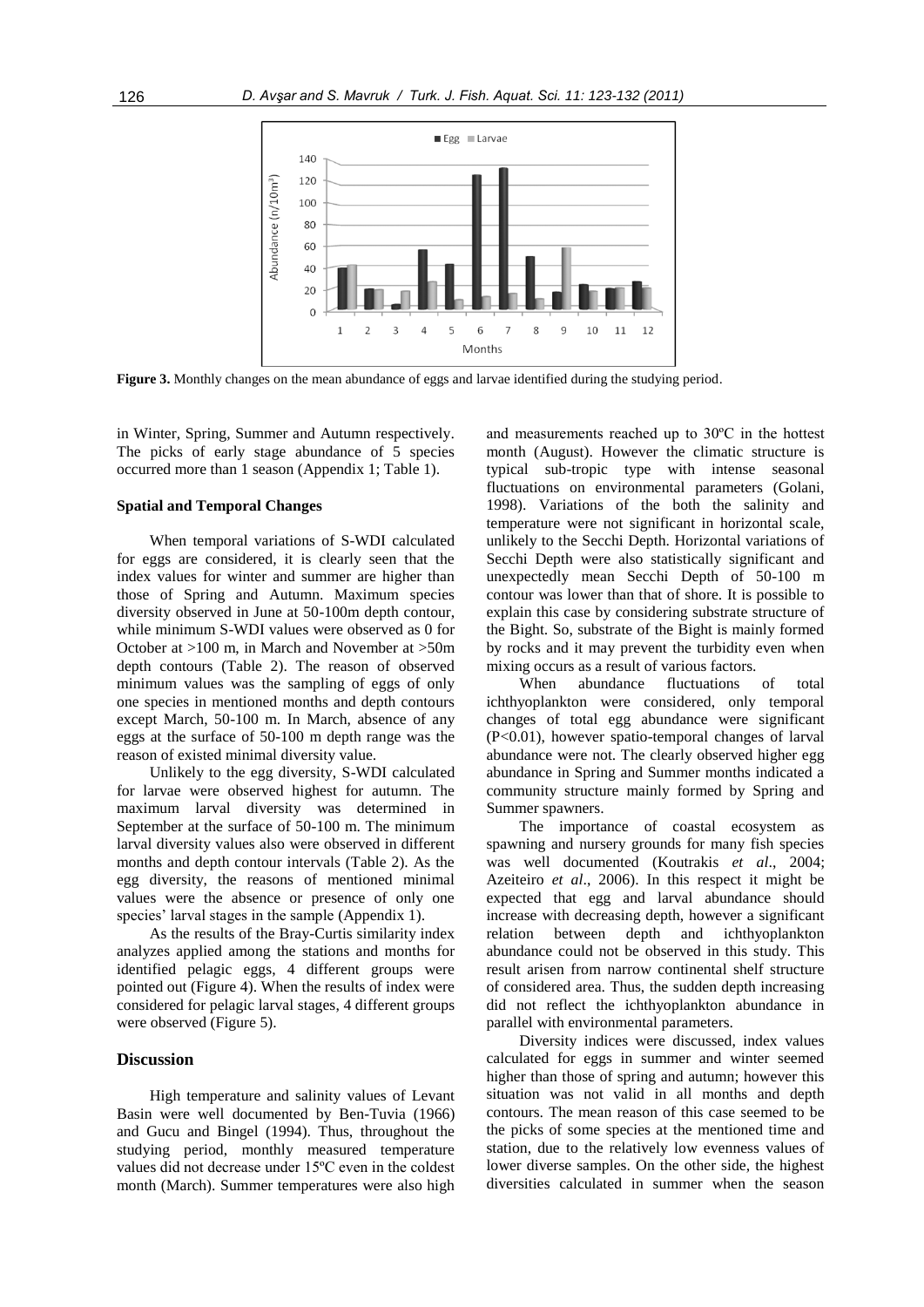|                          | Winter                   |              |     | Spring |                          |                          | Summer |     |     | Autumn |     |            |
|--------------------------|--------------------------|--------------|-----|--------|--------------------------|--------------------------|--------|-----|-----|--------|-----|------------|
| Species                  | Dec                      | Jan          | Feb | Mar    | Apr                      | May                      | Jun    | Jul | Aug | Sep    | Oct | <b>Nov</b> |
| <b>Boops</b> boops       | $\overline{\phantom{a}}$ | E            | E   | E, L   | $\overline{\phantom{a}}$ |                          | ۰      |     |     |        |     |            |
| Bothidae sp.             |                          |              |     |        |                          | E                        | E      | E   |     |        |     |            |
| Callionymus lyra         |                          |              |     |        |                          |                          | ٠      |     | Е   |        |     |            |
| Centracanthidae spp.     |                          |              | L   | L      | L                        |                          |        |     |     |        |     |            |
| Chelidonichthys lucernus | E                        | E            | E   | E, L   |                          |                          | E      |     |     |        |     |            |
| Citharus linguatula      |                          | L            | L   |        |                          | L                        |        |     |     |        |     |            |
| Conger conger            | L                        |              |     |        |                          |                          |        |     |     |        | L   | E, L       |
| Cynoglossus sinusarabici |                          |              |     |        |                          |                          | L      | L   | L   | L      | L   |            |
| Diplodus annularis       | E                        |              | E   | E, L   | L                        |                          |        |     |     |        |     |            |
| Echelus myrus            |                          |              |     |        |                          |                          |        |     |     | L      |     |            |
| Engraulis engrasicolus   |                          |              |     |        |                          |                          |        |     |     | E, L   | L   |            |
| Gobiidae sp.             |                          |              |     |        |                          |                          |        |     | L   |        |     |            |
| Merluccius merluccius    |                          |              |     |        |                          |                          |        |     |     | E      |     |            |
| Mullus barbatus          | L                        | $\mathbf{L}$ |     |        | E                        | E                        | E      | E   | L   | L      | L   |            |
| Mullus surmuletus        |                          |              |     |        |                          |                          |        |     |     | E      |     |            |
| Muraena helena           |                          |              | E   |        | E                        |                          |        |     |     |        |     |            |
| Pagellus erythrinus      |                          |              |     | L      |                          |                          |        |     |     |        |     |            |
| Saurida undosquamis      | E                        | E, L         | E   |        | E                        |                          | E      | E   | E   | E, L   | E   | E, L       |
| Scorpaena sp.            |                          |              |     |        |                          | E                        |        |     |     |        |     |            |
| Solea solea              | Е                        |              | E   |        |                          |                          |        |     |     |        |     |            |
| Syngnathus acus          |                          |              |     |        |                          |                          | L      |     |     |        |     |            |
| Synodus saurus           |                          |              |     |        | E                        | $\overline{\phantom{a}}$ | E      | E   | E   | E      | E   |            |
| <i>Upeneus</i> spp.      | E                        | E            |     |        |                          | E                        | E      | E   | E   | E, L   | E   |            |

**Table 1.** Spawning periods of identified teleost fishes\*

\*Bold: Abundance picks; E: Egg, L: Larvae

**Appendix 1.** Abundance of Monthly Identified Ichthyoplankton Family and Species in Each Depth Range (Values in Paranthesis Represent the Larvae. n: Mean Number of the Eggs or Larva in 10  $m<sup>3</sup>$ )

| Depth Range & Taxonomic Groups |           |        |                     |                 |       |                     |     |           |  |  |
|--------------------------------|-----------|--------|---------------------|-----------------|-------|---------------------|-----|-----------|--|--|
| $0-50m$                        |           |        |                     | 50-100m         |       | >100m               |     |           |  |  |
| Family                         | Relative  |        | Family and          | Relative        |       | Family and          |     | Relative  |  |  |
| and                            | Abundance |        | Species             | Abundance       |       | <b>Species</b>      |     | Abundance |  |  |
| <b>Species</b>                 | (n)       | (% )   |                     | (n)             | (% )  |                     | (n) | (% )      |  |  |
|                                |           |        |                     | MAY 1999        |       |                     |     |           |  |  |
| Bothidae                       |           |        | Bothidae            |                 |       | Bothidae            |     |           |  |  |
| Bothidae sp.                   | 43        | 42.3   | Bothidae sp.        | 17              | 62.2  | Bothidae sp.        | 11  | 40.2      |  |  |
| Citharidae                     |           |        | Mullidae            |                 |       | Mullidae            |     |           |  |  |
| C. linguatula                  | (26)      | (26.7) | M. barbatus         | 10              | 37.8  | Upeneus spp.        | 17  | 59.8      |  |  |
| Mullidae                       |           | 25.2   |                     |                 |       |                     |     |           |  |  |
| M. barbatus                    | 19        | 19.6   |                     |                 |       |                     |     |           |  |  |
| <i>Upeneus</i> spp.            | 6         | 5.6    |                     |                 |       |                     |     |           |  |  |
| Scorpaenidae                   |           |        |                     |                 |       |                     |     |           |  |  |
| Scorpaena sp.                  | 5         | 5.5    |                     |                 |       |                     |     |           |  |  |
|                                |           |        |                     | ${\rm J}$ U N E | 1999  |                     |     |           |  |  |
| <b>Bothidae</b>                |           |        | <b>Bothidae</b>     |                 |       | <b>Bothidae</b>     |     |           |  |  |
| Bothidae sp.                   | 5         | 29.6   | Bothidae sp.        | 55              | 29.8  | Bothidae sp.        | 39  | 59.9      |  |  |
| Cynoglossidae                  |           |        | Cynoglossidae       |                 |       | Mullidae            |     |           |  |  |
| C. sinusarabici                | (18)      | (10.5) | C. sinusarabici     | (8)             | (5.6) | <i>Upeneus</i> spp. | 13  | 20        |  |  |
| Mullidae                       |           | 23.7   | Mullidae            |                 | 39.3  | Synodontidae        |     |           |  |  |
| M. barbatus                    | 18        | 10.5   | M. barbatus         | 15              | 8.4   | S. undosquamis      | 13  | 20        |  |  |
| <i>Upeneus</i> spp.            | 22        | 13.1   | <i>Upeneus</i> spp. | 57              | 30.9  |                     |     |           |  |  |
| Syngnathidae                   |           |        | Synodontidae        |                 | 21.7  |                     |     |           |  |  |
| S. acus                        | (9)       | (5.3)  | S. undosquamis      | 27              | 14.5  |                     |     |           |  |  |
| Synodontidae                   |           | 30.9   | S. saurus           | 13              | 7.2   |                     |     |           |  |  |
| S. undosquamis                 | 43        | 25.6   | Triglidae           |                 |       |                     |     |           |  |  |
| S. saurus                      | 9         | 5.3    | C. lucernus         | 9               | 4.6   |                     |     |           |  |  |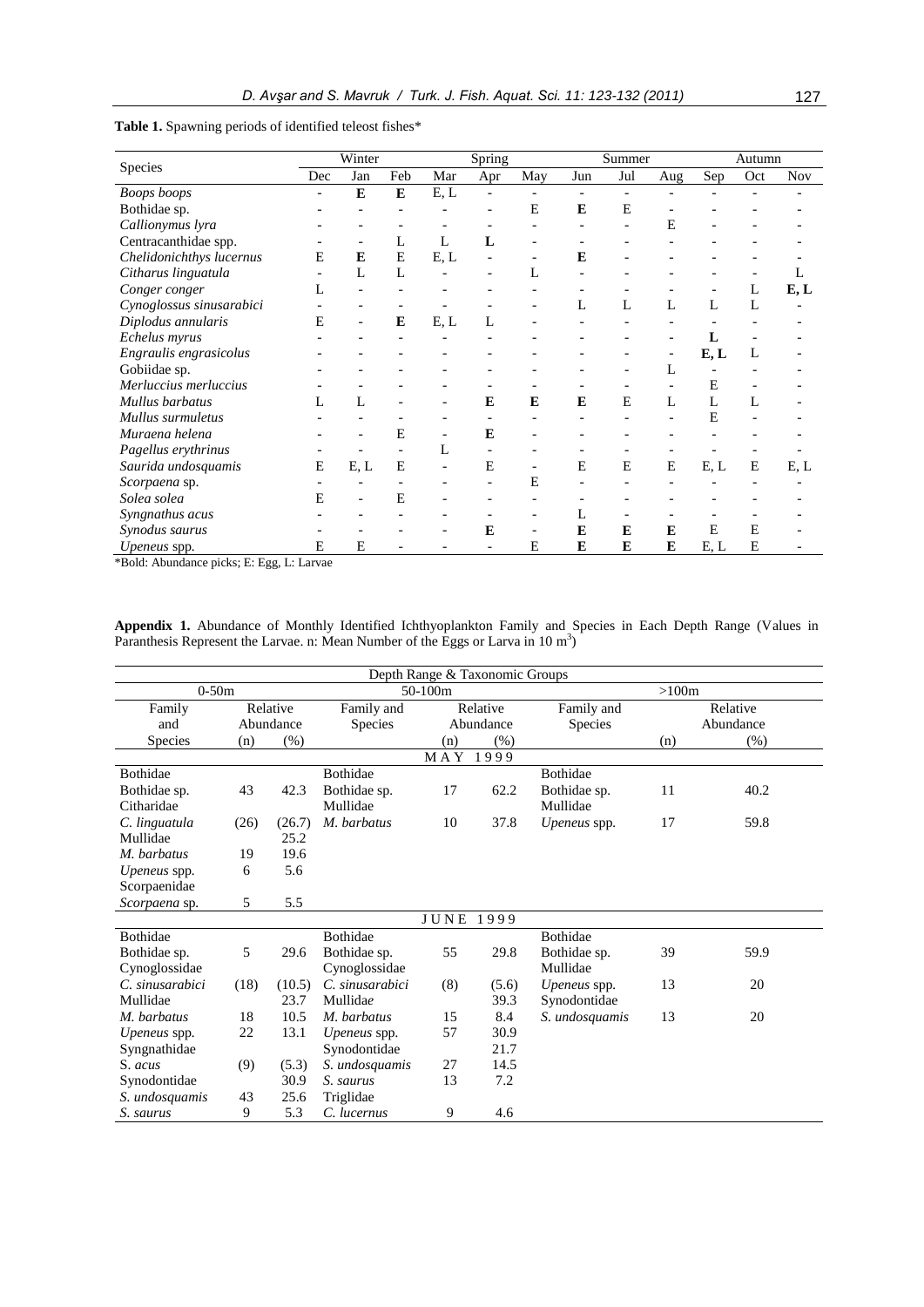|                 |                  |        | Depth Range & Taxonomic Groups |              |        |                 |           |        |
|-----------------|------------------|--------|--------------------------------|--------------|--------|-----------------|-----------|--------|
| $0-50m$         |                  |        | $50-100$ m                     |              |        | $>100$ m        |           |        |
| Family          | Relative         |        | Family and                     | Relative     |        | Family and      | Relative  |        |
| and             | Abundance        |        | Species                        | Abundance    |        | Species         | Abundance |        |
| Species         | (n)              | (%)    |                                | (n)          | (%)    |                 | (n)       | (%)    |
|                 |                  |        | JULY                           | 1999         |        |                 |           |        |
| Bothidae        |                  |        | Bothidae                       |              |        | Bothidae        |           |        |
| Bothidae sp.    | 5                | 3.5    | Bothidae sp.                   | 12           | 6.8    | Bothidae sp.    | 29        | 20.8   |
| Cynoglossidae   |                  |        | Cynoglossidae                  |              |        | Cynoglossidae   |           |        |
| C. sinusarabici | (12)             | (8.6)  | C. sinusarabici                | (14)         | (8)    | C. sinusarabici | (18)      | (12.5) |
| Mullidae        |                  | 78     | Mullidae                       |              | 60.9   | Mullidae        |           | 50     |
| M. barbatus     | 14               | 10.3   | M. barbatus                    | 17           | 9.8    | M. barbatus     | 29        | 20.8   |
| Synodontidae    |                  |        | Synodontidae                   |              | 25.1   | Synodontidae    |           |        |
| S. undosquamis  | 13               | 9.9    | S. undosquamis                 | 32           | 19.9   | S. undosquamis  | 23        | 16.7   |
|                 |                  |        | S. saurus                      | 9            | 5.2    |                 |           |        |
|                 |                  |        | AUGUST                         | 1999         |        |                 |           |        |
| Callionymidae   |                  |        | Mullidae                       |              |        | Cynoglossidae   |           |        |
| C. lyra         | 6                | 11.6   | Upeneus spp.                   | 31           | 59.8   | C. sinusarabici | (9)       | (12.9) |
| Gobiidae        |                  |        | Synodontidae                   |              | 40.2   | Mullidae        |           |        |
| Gobiidae sp.    | (4)              | (7.4)  | S. undosquamis                 | 17           | 31.7   | Upeneus spp.    | 15        | 20.8   |
| Cynoglossidae   |                  |        | S. saurus                      | 5            | 8.5    |                 |           |        |
| C. sinusarabici | (12)             | (22.2) |                                |              |        | Synodontidae    |           | 66.2   |
| Mullidae        |                  | 29.6   |                                |              |        | S. undosquamis  | 37        | 51.9   |
| M. barbatus     | (4)              | (7.4)  |                                |              |        | S. saurus       | 11        | 14.3   |
| Upeneus spp.    | 12               | 22.2   |                                |              |        |                 |           |        |
| Synodontidae    |                  | 30.3   |                                |              |        |                 |           |        |
| S. undosquamis  | 13               | 25.9   |                                |              |        |                 |           |        |
| S. saurus       | 3                | 5.9    |                                |              |        |                 |           |        |
|                 |                  |        | SEPTEMBER                      |              | 1999   |                 |           |        |
| Cynoglossidae   |                  |        | Cynoglossidae                  |              |        | Cynoglossidae   |           |        |
| C. sinusarabici | (12)             | (21.7) | C. sinusarabici                | (14)         | (25.3) | C. sinusarabici | (4)       | (21.5) |
| Engraulidae     |                  |        | Engraulidae                    |              |        | Engraulidae     |           |        |
| E. engrasicolus | 5                | 9.8    | E. engrasicolus                | (1)          | (17.6) | E. engrasicolus | 5         | 25     |
| Mullidae        |                  |        | Merlucciidae                   |              |        | Mullidae        |           |        |
| M. barbatus     | (105)            | (10.2) | M. merluccius                  | $\mathbf{1}$ | 1.6    | Upeneus spp.    | 4         | 18.9   |
| M. surmuletus   | 3                | 4.3    | Mullidae                       |              | 29.9   | Synodontidae    |           |        |
| Upeneus spp.    | 16               | 28.7   | M. barbatus                    | (8)          | (15.1) | S. undosquamis  | 8         | 35.7   |
| Synodontidae    |                  |        | Upeneus spp.                   | (8)          | (14.8) |                 |           |        |
| S. undosquamis  | (7)              | (12.7) | Ophichthidae<br>E. myrus       | (4)<br>(7.1) |        |                 |           |        |
|                 |                  |        | Synodontidae                   |              | 18.6   |                 |           |        |
|                 |                  |        | S. undosquamis                 | (4)          | (7.1)  |                 |           |        |
|                 |                  |        | S. saurus                      | 6            | 11.5   |                 |           |        |
|                 |                  |        | OCTOBER                        |              | 1999   |                 |           |        |
| Congridae       |                  |        | Cynoglossidae                  |              |        | Cynoglossidae   |           |        |
| C. conger       | (5)              | (11.3) | C. sinusarabici                | (11)         | (20.3) | C. sinusarabici | (10)      | (47)   |
| Cynoglossidae   |                  |        | Engraulidae                    |              |        | Engraulidae     |           |        |
| C. sinusarabici | (7)              | (16.3) | E. engrasicolus                | (14)         | (25.5) | E. engrasicolus | 13        | 54     |
| Mullidae        |                  | 27     | Mullidae                       |              |        |                 |           |        |
| M. barbatus     | (4)              | (9.1)  | Upeneus spp.                   | 5            | 8.3    |                 |           |        |
| Upeneus spp.    | 7                | 17.9   |                                |              |        |                 |           |        |
| Synodontidae    |                  | 45.4   | Synodontidae                   |              | 45.9   |                 |           |        |
| S. undosquamis  | 14               | 33.3   | S. undosquamis                 | 15           | 26.6   |                 |           |        |
| S. saurus       | 5                | 12.1   | S. saurus                      | 10           | 19.3   |                 |           |        |
|                 |                  |        | NOVEMBER                       |              | 1999   |                 |           |        |
| Citharidae      |                  |        | Citharidae                     |              |        | Citharidae      |           |        |
| C. linguatula   | (5)              | (13.1) | C. linguatula                  | (18)         | (31.9) | C. linguatula   | (13)      | (60)   |
| Congridae       |                  |        | Congridae                      |              |        | Synodontidae    |           |        |
| C. conger       | 18               | 45.9   | C. conger                      | (8)          | (17.8) | S. undosquamis  | 9         | 40     |
| Synodontidae    |                  | 40.9   | Synodontidae                   |              |        |                 |           |        |
| S. undosquamis  | $\boldsymbol{9}$ | 22.3   | S. undosquamis                 | $22\,$       | 38.9   |                 |           |        |
|                 | (7)              | (18.6) |                                | (9)          | (15.1) |                 |           |        |

# **Appendix 1.** Continued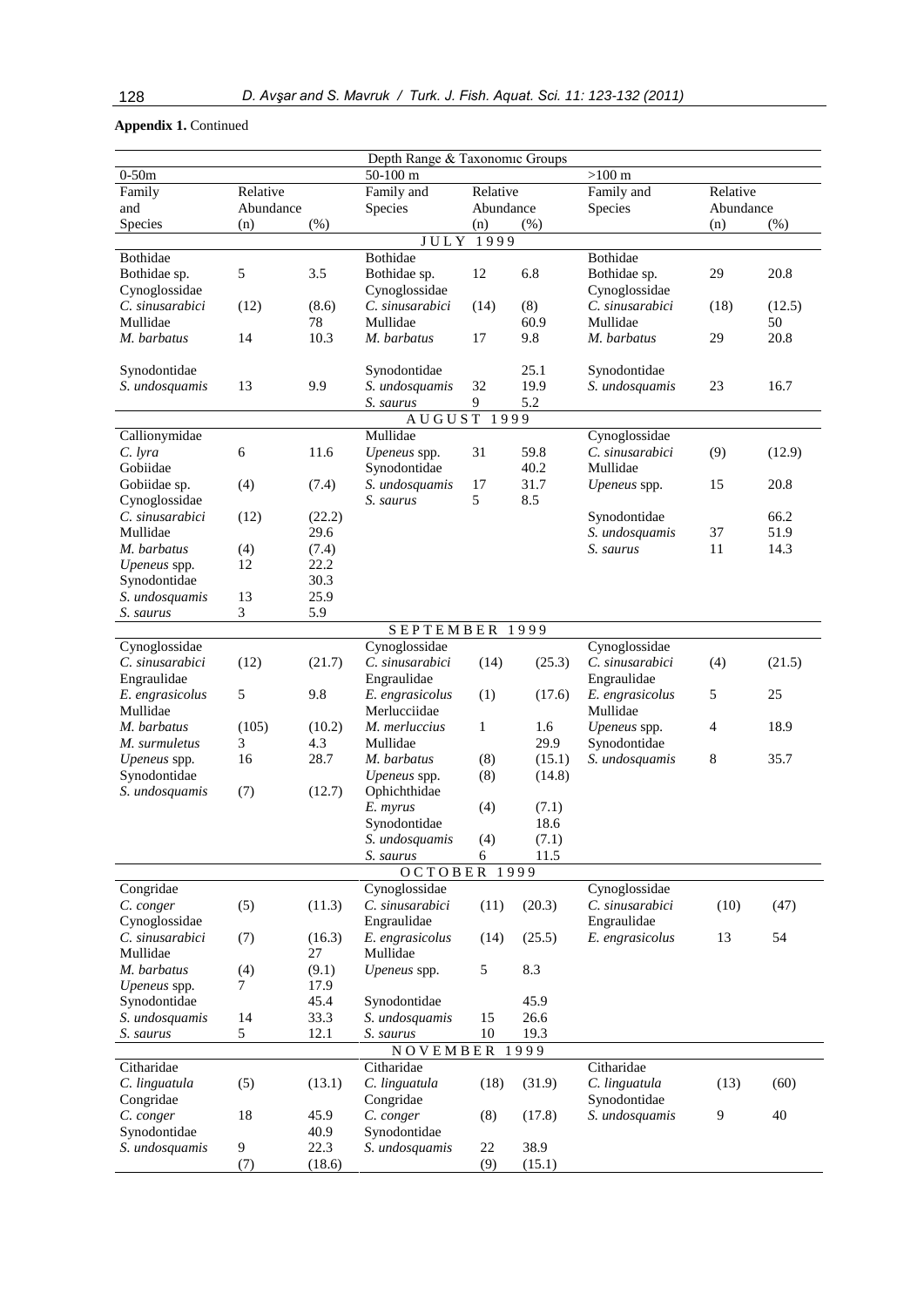# **Appendix 1.** Continued

| Depth Range & Taxonomic Groups |              |                         |                                    |                   |                  |                             |                |              |  |  |
|--------------------------------|--------------|-------------------------|------------------------------------|-------------------|------------------|-----------------------------|----------------|--------------|--|--|
| $0-50m$                        |              |                         | 50-100m                            |                   |                  | >100m                       |                |              |  |  |
| Family and                     | Relative     |                         | Family and<br>Relative             |                   |                  | Family and                  | Relative       |              |  |  |
| Species                        | Abundance    |                         | Species                            | Abundance         |                  | Species                     | Abundance      |              |  |  |
|                                | (n)          | (% )                    |                                    | (n)<br>(% )       |                  |                             | (n)<br>(% )    |              |  |  |
|                                |              |                         | <b>DECEMBER</b>                    | 1999              |                  |                             |                |              |  |  |
| Congridae                      |              |                         | Mullidae                           |                   |                  | Mullidae                    |                |              |  |  |
| C. conger                      | (1)          | (1.7)                   | Upeneus spp.                       | 9                 | 33.2             | Upeneus spp.                | 3              | 9            |  |  |
| Mullidae<br>M. barbatus        |              |                         | Soleidae                           |                   |                  | Soleidae<br>S. Solea        |                | 18.1         |  |  |
|                                | (4)          | (13.6)<br>$\mathcal{E}$ | S. solea                           | 3                 | 8.9              |                             | 5              |              |  |  |
| Upeneus spp.                   | 7            | 25.7                    |                                    |                   |                  |                             |                |              |  |  |
| Sparidae                       |              |                         | Synodontidae                       |                   |                  | Sparidae                    |                |              |  |  |
| D. annularis                   | 6            | 22.6                    | S. undosquamis                     | 9                 | 32.7             | D. annularis                | 16             | 55.7         |  |  |
| Synodontidae                   |              |                         | Sparidae                           |                   |                  | Synodontidae                |                |              |  |  |
| S. undosquamis                 | 5            | 18.5                    | D. annularis                       | 7                 | 25.2             | S. undosquamis              | 5              | 17.2         |  |  |
| Triglidae                      |              |                         |                                    |                   |                  |                             |                |              |  |  |
| C. lucernus                    | 3            | 10.2                    |                                    |                   |                  |                             |                |              |  |  |
| Citharidae                     |              |                         | JANUARY<br>Citharidae              | 2000              |                  | Citharidae                  |                |              |  |  |
| C. linguatula                  | (39)         | (36.2)                  | C. linguatula                      | (38)              | (55.4)           | C. linguatula               | (43)           | (63.2)       |  |  |
| Mullidae                       |              |                         | Mullidae                           |                   |                  | Sparidae                    |                |              |  |  |
| Upeneus spp.                   | 5            | 4.5                     | M. barbatus                        | (3)               | (4.1)            | B. boops                    | 21             | 30.4         |  |  |
| Sparidae                       |              |                         | Sparidae                           |                   |                  | Triglidae                   |                |              |  |  |
| B. boops                       | 48           | 44.8                    | B. boops                           | $20\,$            | 29.5             | C. lucernus                 | 4              | 6.3          |  |  |
| Synodontidae                   |              |                         | Synodontidae                       |                   |                  |                             |                |              |  |  |
| S.undosquamis                  | 3            | 2.8                     | S. undosquamis                     | (3)               | (4.4)            |                             |                |              |  |  |
| Triglidae                      |              |                         | Triglidae                          |                   |                  |                             |                |              |  |  |
| C. lucernus                    | 12           | 11.7                    | C. lucernus                        | $\overline{4}$    | 6.5              |                             |                |              |  |  |
| Centracanthidae                |              |                         | <b>FEBRUARY</b><br>Centracanthidae | 2000              |                  | Centracanthidae             |                |              |  |  |
| Centracanthidae spp.           | (16)         | (47.9)                  | Centracanthidae spp.               | (5)               | (14.6)           | Centracanthidae spp.        | (9)            | (21.1)       |  |  |
| Citharidae                     |              |                         | Citharidae                         |                   |                  | Citharidae                  |                |              |  |  |
| C. linguatula                  | (9)          | (17.3)                  | C. linguatula                      | (7)               | (22.3)           | C. linguatula               | (9)            | (21.1)       |  |  |
| Muraenidae                     |              |                         | Muraenidae                         |                   |                  | Soleidae                    |                |              |  |  |
| M. helena                      | 1            | 1.7                     | M. helena                          | 6                 | 18.7             | S. solea                    | $\overline{c}$ | 5.3          |  |  |
| Soleidae                       |              |                         | Soleidae                           |                   |                  | Sparidae                    |                | 42.9         |  |  |
| S. solea                       | $\mathbf{1}$ | 0.2                     | S. solea                           | $\mathbf{1}$      | 4.2              | B. boops                    | 15             | 37.6         |  |  |
| Sparidae                       |              | 25.3                    | Sparidae                           |                   | 32.9             | D. annularis                | $\overline{c}$ | 5.3          |  |  |
| B. boops<br>D. annularis       | 7<br>5       | 14.6<br>10.7            | B. boops<br>D. annularis           | 7<br>3            | 22.6<br>10.3     | Synodontidae                | $\overline{c}$ | 5.3          |  |  |
| Synodontidae                   |              |                         | Synodontidae                       |                   |                  | S. undosquamis<br>Triglidae |                |              |  |  |
| S. undosquamis                 | 3            | 5.8                     | S. undosquamis                     | $\mathbf{1}$      | 4.2              | C. lucernus                 | $\overline{c}$ | 4.2          |  |  |
| Triglidae                      |              |                         | Triglidae                          |                   |                  |                             |                |              |  |  |
| C. lucernus                    | 1            | 1.9                     | C. lucernus                        | 1                 | 3.1              |                             |                |              |  |  |
|                                |              |                         |                                    | <b>MARCH 2000</b> |                  |                             |                |              |  |  |
| Centracanthidae                |              |                         | Centracanthidae                    |                   |                  | Centracanthidae             |                |              |  |  |
| Centracanthidae spp.           | (13)         | (59)                    | Centracanthidae spp.               | (18)              | (49.9)           | Centracanthidae spp.        | (5)            | (42.8)       |  |  |
| Sparidae                       |              | 29.1                    | Sparidae                           |                   | 30.5             | Sparidae<br>B. boops        |                | 57.1<br>42.8 |  |  |
| B. boops<br>D. annularis       | 3<br>3       | 11.8<br>11              | B. boops<br>D. annularis           | (5)<br>(4)        | (14.7)<br>(10.1) | P. erythrinus               | 5<br>(2)       | (14.3)       |  |  |
| P. erythrinus                  | (1)          | (6.3)                   | P. erythrinus                      | (2)               | (5.6)            |                             |                |              |  |  |
| Triglidae                      |              |                         |                                    |                   |                  |                             |                |              |  |  |
| C. lucernus                    | $\mathbf{1}$ | 6.3                     |                                    |                   |                  |                             |                |              |  |  |
|                                | (1)          | (6.3)                   |                                    |                   |                  |                             |                |              |  |  |
|                                |              |                         | APRIL                              | 2000              |                  |                             |                |              |  |  |
| Centracanthidae                |              |                         | Centracanthidae                    |                   |                  | Centracanthidae             |                |              |  |  |
| Centracanthidae spp.           | (23)         | (42.7)                  | Centracanthidae spp.               | (34)              | (31)             | Centracanthidae spp.        | (17)           | (19.8)       |  |  |
| Mullidae                       |              |                         | Mullidae                           |                   |                  | Mullidae                    |                |              |  |  |
| M. barbatus<br>Sparidae        | 5            | 9.4                     | M. barbatus<br>Synodontidae        | 33                | 28.3<br>24.5     | M. barbatus<br>Synodontidae | 37             | 45<br>35.2   |  |  |
| D. annularis                   | (4)          | (6.8)                   | S. undosquamis                     | 11                | 10.2             | S. undosquamis              | 8              | 9.6          |  |  |
| Synodontidae                   |              | 41.1                    | S. saurus                          | 15                | 14.3             | S. saurus                   | 21             | 25.6         |  |  |
| S. undosquamis                 | 17           | 31.8                    | Muraenidae                         |                   |                  |                             |                |              |  |  |
| S. saurus                      | 5            | 9.3                     | M. helena                          | 17                | 15.1             |                             |                |              |  |  |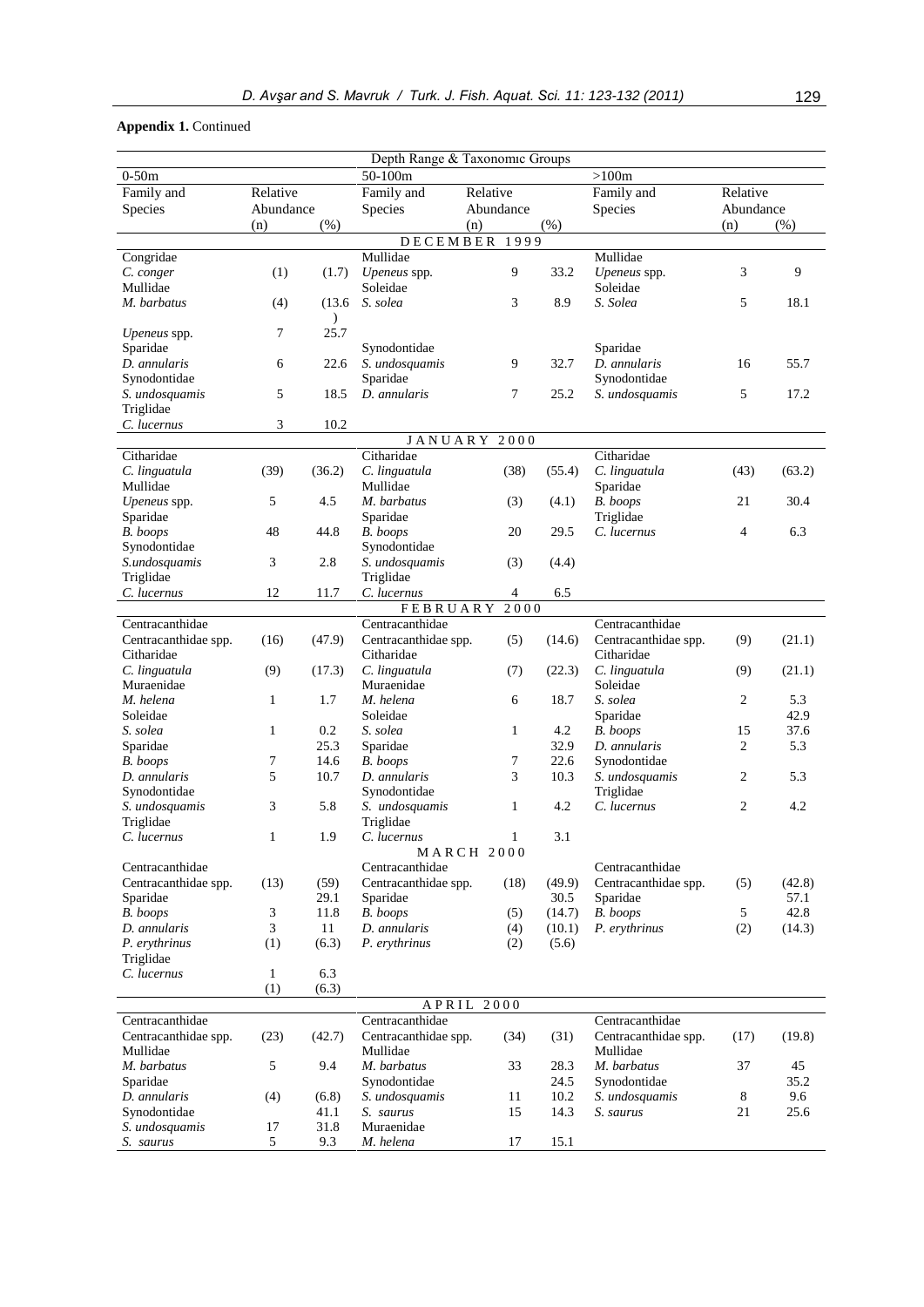**Table 2.** Shannon-Wiener Diversity (H') and Pileou's Evenness (J') indices in eggs and larvae calculated for each month and depth contour

| Seasons and<br>Months |            |      |          | Indices For Eggs |                          |          | <b>Indices For Larvae</b> |          |          |              |                          |          |                  |  |
|-----------------------|------------|------|----------|------------------|--------------------------|----------|---------------------------|----------|----------|--------------|--------------------------|----------|------------------|--|
|                       |            |      | $0-50$ m |                  | $50-100$ m               |          | $>100 \text{ m}$          |          | $0-50$ m |              | $50-100$ m               |          | $>100 \text{ m}$ |  |
|                       |            | H'   | т١       | H'               | $\mathbf{r}$             | H'       | T                         | H'       | T!       | H'           | Ţ'                       | H        | Ţ,               |  |
|                       | Dec        | 1.34 | 0.97     | 1.32             | 0.95                     | 1.17     | 0.84                      | 0.50     | 0.72     | $\Omega$     |                          | $\Omega$ |                  |  |
| Winter                | Jan        | 0.88 | 0.64     | 0.45             | 0.65                     | 0.44     | 0.63                      | $\Omega$ |          | 0.49         | 0.45                     | $\Omega$ |                  |  |
|                       | Feb        | 1.37 | 0.77     | 1.49             | 0.83                     | 1.13     | 0.70                      | 0.65     | 0.94     | 0.68         | 0.98                     | 0.69     | 1.00             |  |
|                       | Mar        | 1.00 | 0.91     | $\Omega$         |                          | $\Omega$ |                           | 0.49     | 0.44     | 1.06         | 0.76                     | 0.60     | 0.86             |  |
| Spring                | Apr        | 0.92 | 0.83     | 1.00             | 0.91                     | 0.94     | 0.86                      | 0.42     | 0.61     | $\Omega$     |                          | 0        |                  |  |
|                       | May        | 1.05 | 0.76     | 0.66             | 0.95                     | 0.67     | 0.97                      | $\Omega$ |          | $\mathbf{0}$ | ۰                        | 0        |                  |  |
|                       | June       | 1.45 | 0.90     | 1.57             | 0.87                     | 0.95     | 0.86                      | 0.64     | 0.92     | $\Omega$     |                          | 0        |                  |  |
| Summer                | July       | 0.84 | 0.61     | 1.25             | 0.78                     | 1.36     | 0.98                      | $\Omega$ |          | 0            | $\overline{\phantom{a}}$ | 0        |                  |  |
|                       | Aug        | 1.26 | 0.91     | 0.90             | 0.82                     | 0.96     | 0.87                      |          | 0.9      | $\Omega$     |                          | 0        |                  |  |
|                       | Sep        | 0.86 | 0.78     | 0.41             | 0.59                     | 1.06     | 0.96                      | 0.53     | 0.48     | 1.70         | 0.95                     | $\theta$ |                  |  |
| Autum                 | Oct        | 1.00 | 0.91     | 1.01             | 0.92                     | $\Omega$ | -                         | 1.07     | 0.98     | 0.69         | 0.99                     | $\Omega$ |                  |  |
|                       | <b>Nov</b> | 0.64 | 0.92     | $\mathbf{0}$     | $\overline{\phantom{a}}$ | 0        | -                         | 0.68     | 0.98     | 1.03         | 0.94                     | 0        |                  |  |



Figure 4. Dendrogram of Bray-Curtis index results applied among the months and depth contours for teleost fish eggs  $(1: 0.50 \text{ m}; 2: 50-100 \text{ m}; 3: >100 \text{ m}).$ 



**Figure 5.** Dendrogram of Bray-Curtis index results applied among the months and depth contours for teleost fish larvae (1: 0-50m; 2: 50-100 m; 3: >100 m).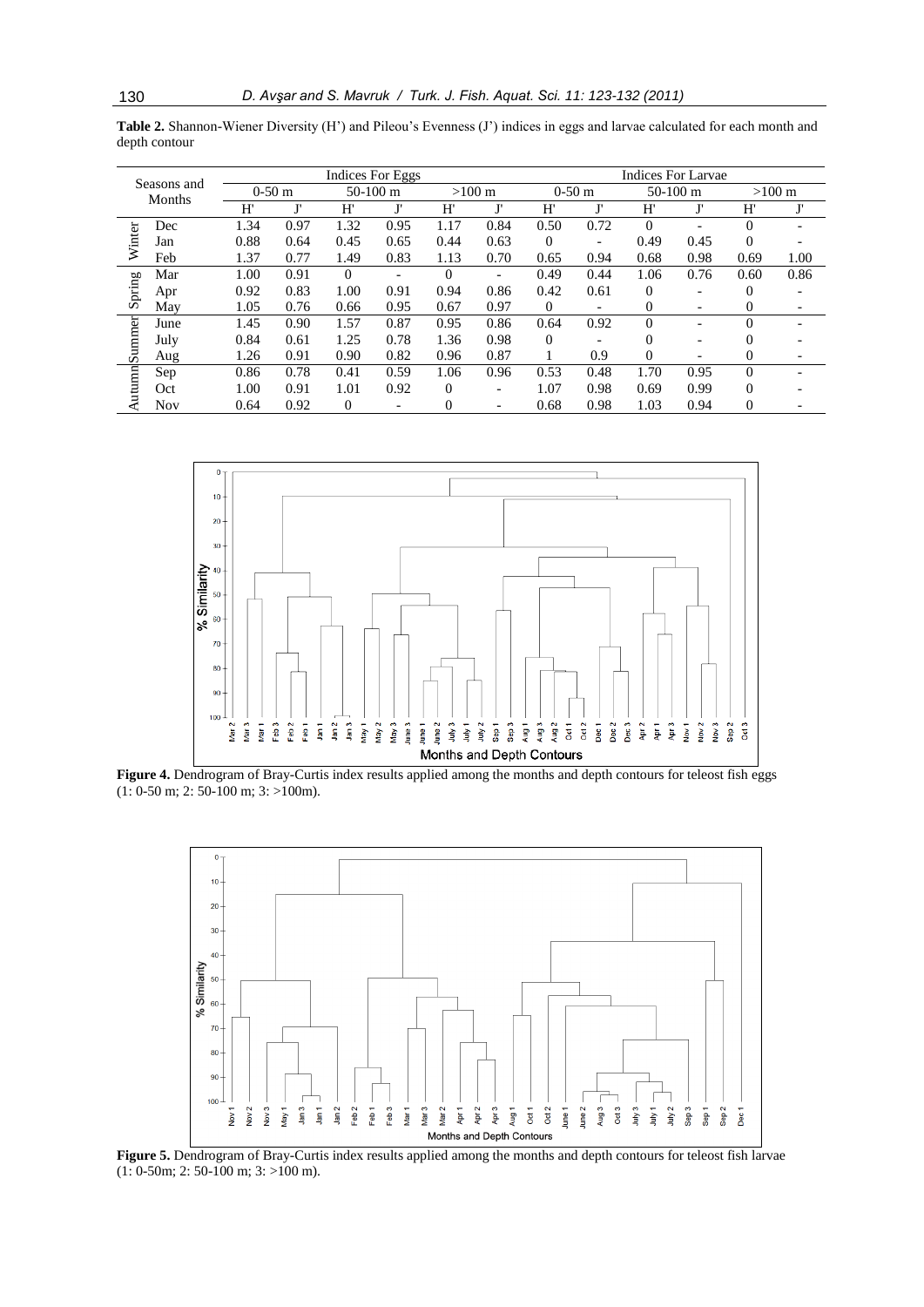highest abundance and species number were determined. Minimal index values also seemed to be related to the abundance (Appendix 1; Figure 3). These reasons were valid for minimal and maximal larval diversities. When the larval diversity was taken into consideration, lower diversity values could be clearly seen than those of the eggs.

Four groups appeared for each of eggs and larvae among the similarity of different months and depth contours. When similarity calculated for eggs were discussed, normally, higher similarity rates were observed in same months. January, February and March formed a group characterized by winter spawned species. Similarly; May, June and July were another group consisted of summer spawned fishes. August, September, October and December jointly formed the other group. The cause of that December was included by this group, was due to the fact that fishes had long spawning time such as *Saurida undosquamis* and *Upeneus* spp*.* April and November jointly formed a different group because of the same reason. If the larval similarity is taken into the consideration, firstly a group formed by November, January and May appears. The cause of this unexpected grouping was also similar to the case of eggs. But, it was differently resulted from *Citharus linguatula*. February, March and April seemed to occur a natural grouping. June, July, August, September and October formed another group except for first and second depth contours of September. Mentioned sampling units jointly formed a different group with high abundance and species richness.

It could be inferred from the results of this investigation that Babadıllimanı Bight is one of the appropriate spawning and nursery ground for fishes in the North Eastern Mediterranean. The catching of early life stages of some highly economically important fish species such as *Mullus barbatus*, *Pagellus erythrinus* and *Solea solea* also showed the importance of the studying area in respect of economical fish stocks. However, the fisheries of the Northeastern Coasts of Mediterranean were not well developed due to the unsuitable conditions for trawling (Gucu and Bingel, 1994). Another important subject that should be necessarily discussed when Eastern Mediterranean fishes are considered is Lessepsian Phenomenon. It could be clearly seen from the findings of this study that the abundance and species number of Lessepsians are lower than those is eastern part of studying area. According to Gucu and Gucu (2002), this case occurs as a result of Posidonia meadows existence in the mentioned region.

As a conclusion, understanding the ichthyoplankton structure and dynamics of an area is important to comment on fish populations of there (Govoni, 2005). Therefore, it is thought that more specific and detailed investigations are required about the ichthyoplankton of the Northeastern Coasts of Mediterranean.

#### **References**

- Ak, Y. 2004. The Abundance and Distribution of the Pelagic Eggs and Larvae of Some Teleost Fishes in off Erdemli, Mersin. PhD thesis. İzmir: Ege University.
- Ak, Y. and Uysal, Z. 2007. Mersin Korfezi (Kuzeydogu Akdeniz) Ihtiyoplanktonu. Ulusal Su Gunleri Sempozyumu, Poster Sunumu. 16-18 April. Antalya. (in Turkish).
- Alimoglu, S. 2002. Marmara Denizi'nin Kuzeydogusunda Kemikli Baliklarin Pelajik Yumurta ve Larvalarinin Dagilimi ve Bollugu. MsC thesis, Istanbul: Istanbul University, Deniz Bilimleri Enstitusu. (in Turkish).
- Avsar, D. 1999. Physico-Chemical Characteristics of the Eastern Mediterranean in relation to distribution of the new Scyphomedusae (*Rhopilema nomadica*). Turkish Journal of Zoology, 23(2): 605-616. (in Turkish).
- Azeiteiro, U.M., Nicolau, L.B., Resende, P., Goncalves, F. and Pereira, M.J. 2006. Larval Fish Distribution in Shallow Coastal Waters off North Western Iberia. Estuarine, Coastal and Shelf Science, 69: 554-566.
- Basar, E. 1996. Seasonal Distribution of Pelagic Eggs and Larvae of Some Marine Teleost Fishes in Bay of Surmene. MSc thesis. Trabzon: Karadeniz Technical University, Graduate School of Natural and Applied Sciences. (in Turkish).
- Begg, G.A. 2005. Life History Parameters. Stock Identification Methods, Applications in Fishery Science. Elsevier Academic Press. London: 119-150.
- Ben-Tuvia, A. 1966. Red Sea Fishes Recently Found in the Mediterranean. Copeia, 2: 254-275.
- Ben-Tuvia, A. 1983. The Mediterranean Sea. B. Biological Aspects. In: B.H. Ketchum (Ed.), Estuaries and Enclosed Seas. Elsevier, Amsterdam: 239-251.
- Clarke, K.R. and Warwick, R.M. 2001. Change in Marine Communities, an Approach to Statistical Analysis and Interpretation. 2 Edn. Premier E: Plymouth, 177 pp.
- Coker, T. 2003. The Morphology and Ecology of the Pelagic Eggs and Larvae of Teleost Fishes in Izmir Bay. PhD thesis. İzmir: Ege University, Graduate School of Natural and Applied Sciences. (in Turkish).
- Coker, T. and Mater, S. 2006. Ichthyoplankton species in Izmir Bay (1974-2005). E.U. Journal of Fisheries and Aquatic Sciences, 23(3-4): 463-472.
- Demir, N. 1952. Marmara'da yasayan berlam balığının (*Merluccius vulgaris* Flem'in) yumurta ve larvalarının morfolojileri ile ekolojileri hakkında. Istanbul Universitesi Fen Fakultesi Hidrobiyologi Arastirma Enstitusu Yayinlari. Istanbul, Hidrobiologi, 1(1):5-13.
- Demir, N. and Southward, A.J. 1974. The Abundance and Distribution of eggs and Larvae of Teleost Fishes off Plymouth in 1969 and 1970. Journal of Marine Biological. Association U.K., 54: 333-353.
- Demirel, N. 2004. Marmara Denizi'nde Bulunan Teleost Baliklarin Pelajik Yumurta ve Larvalarinin Dagilim ve Bollugu. MSc thesis. İstanbul: İstanbul University, Institute of Marine Sciences and Management. (in Turkish).
- Elbek, A.G., Oktay, E. and Saygı, H. 2006. Su Urunlerinde Temel Istatistik. Ege Universitesi Yayinlari. Su Urunleri Fakultesi Yayin No: 19. Izmir, 308 pp.
- Gamgam, H. and Altunkaynak, B. 2008. Parametrik Olmayan İstatistik Yöntemler. Gazi Kitabevi, Ankara, 496 pp. (in Turkish).
- Golani, D. 1998. Impact of Red Sea Fish Migrants Trough